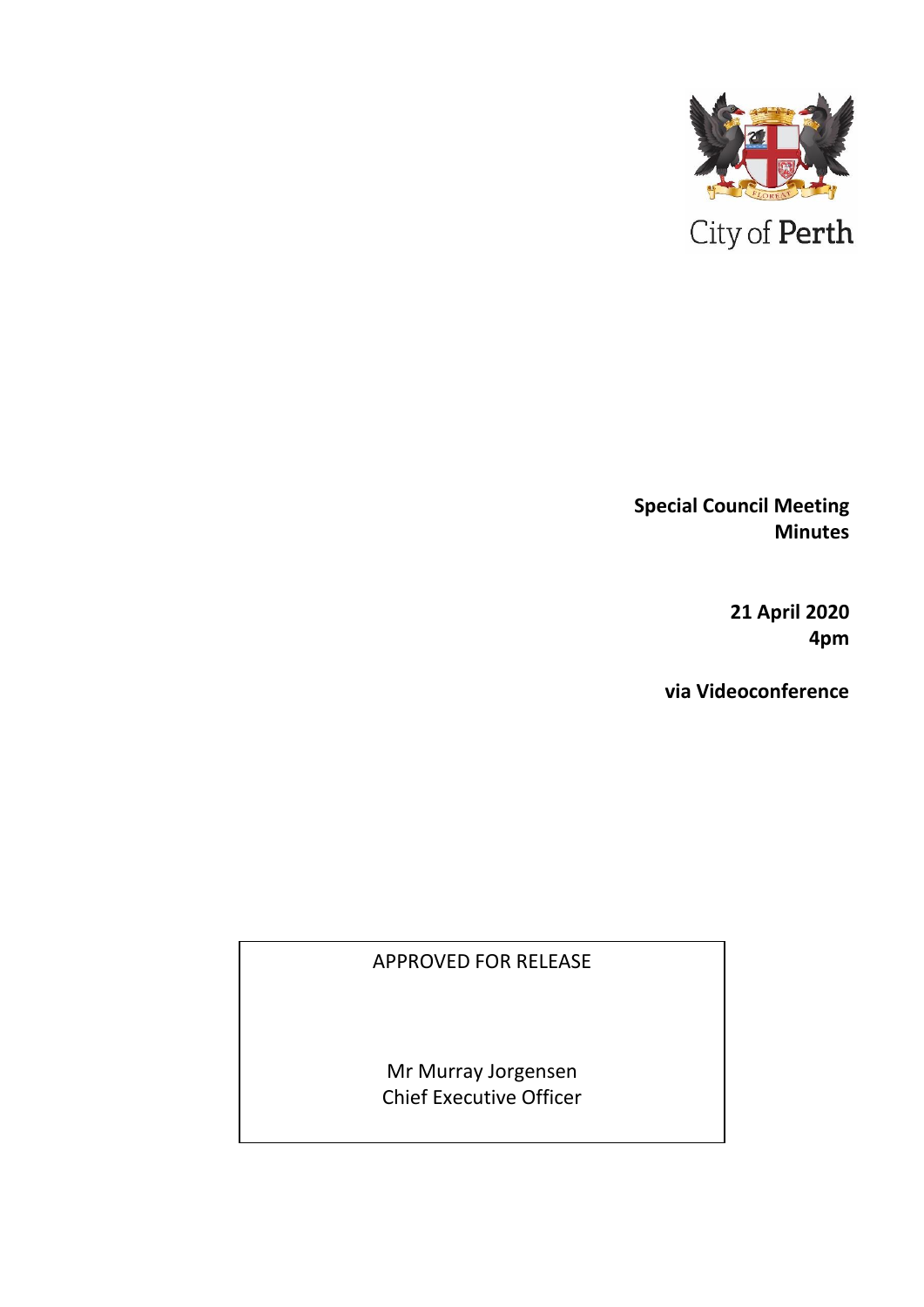

City of Perth

**Special Council Meeting Minutes**

> **21 April 2020 4pm**

**via Videoconference**

Minutes to be confirmed at the next Ordinary Council meeting.

| THESE MINUTES ARE HEREBY CERTIFIED AS CONFIRMED |  |
|-------------------------------------------------|--|
| <b>Presiding Member's Signature</b>             |  |
|                                                 |  |
| DATE:                                           |  |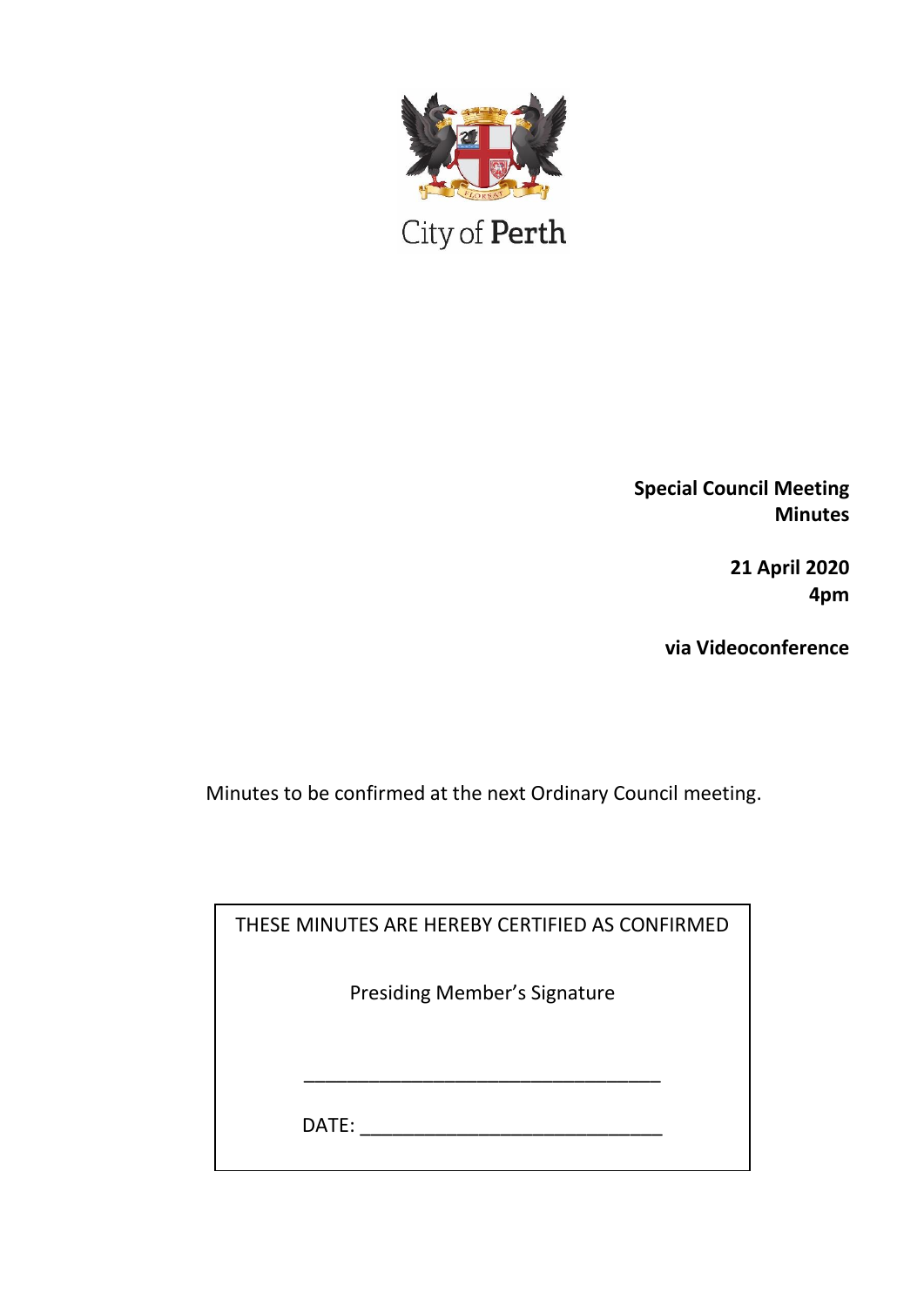# **Order of Business**

## **Item**

- **1. Prayer/Acknowledgement of country**
- **2. Declaration of opening**
- **3. Apologies**
- **4. Question time for the public**
- **5. Disclosures of interests**
- **6. Matters for which the meeting may be closed**

| <b>Item No.</b> | <b>Item Title</b>                                       | Reason          |
|-----------------|---------------------------------------------------------|-----------------|
| ¬ ⊿             | Confidential Item - Chief Executive Officer Appointment | $ $ s5.23(2)(b) |

#### **7. Items to be considered**

| Item No.                                                       | <b>Item Title</b> | Page |
|----------------------------------------------------------------|-------------------|------|
| Confidential Item - Chief Executive Officer Appointment<br>¬ ⊿ |                   |      |

#### **8. Closure**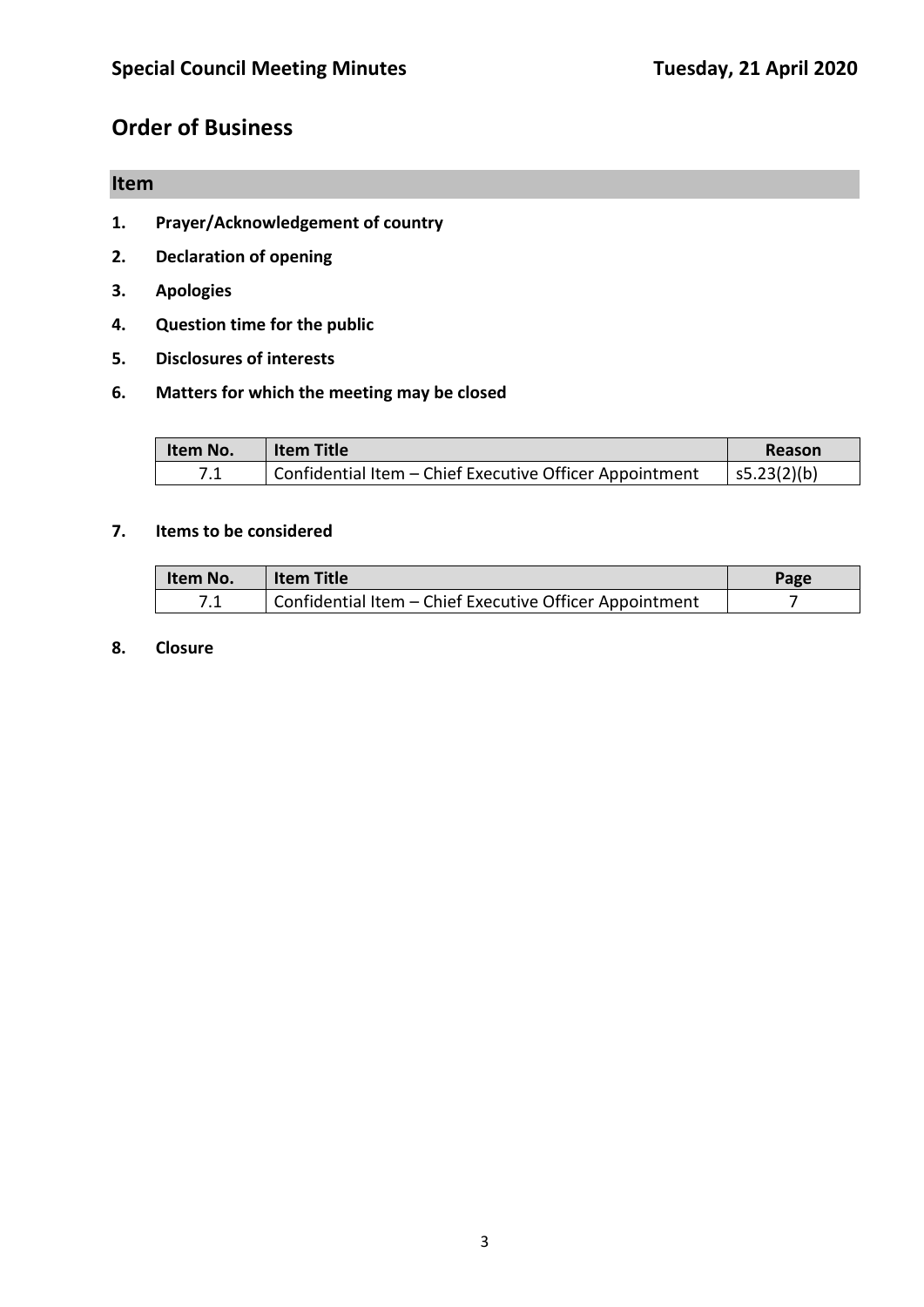## **Special Council Meeting Minutes Tuesday, 21 April 2020**

Minutes of the Special Council Meeting of the City of Perth held via videoconference on Tuesday, 21 April 2020 at 4pm.

#### **Members in attendance**

Chair Commissioner Andrew Hammond Presiding Member Commissioner Gaye McMath Commissioner Len Kosova

#### **Officers in attendance**

Mr Murray Jorgensen Chief Executive Officer Ms Ashlee Rutigliano Governance Officer

Mr Bill Parker General Manager Corporate Services Ms Siobhan Rippington Governance Coordinator

#### **External participants**

Mr Geoff Blades Lester Blades

### **1. Prayer/Acknowledgment of Country**

The Chief Executive Officer read the prayer.

The Chair Commissioner read the Acknowledgement of Country.

### **2. Declaration of opening**

**4.02pm** The Chair Commissioner declared the meeting open.

### **3. Apologies**

Nil

### **4. Question time for the public**

Nil

### **5. Disclosures of interest**

Nil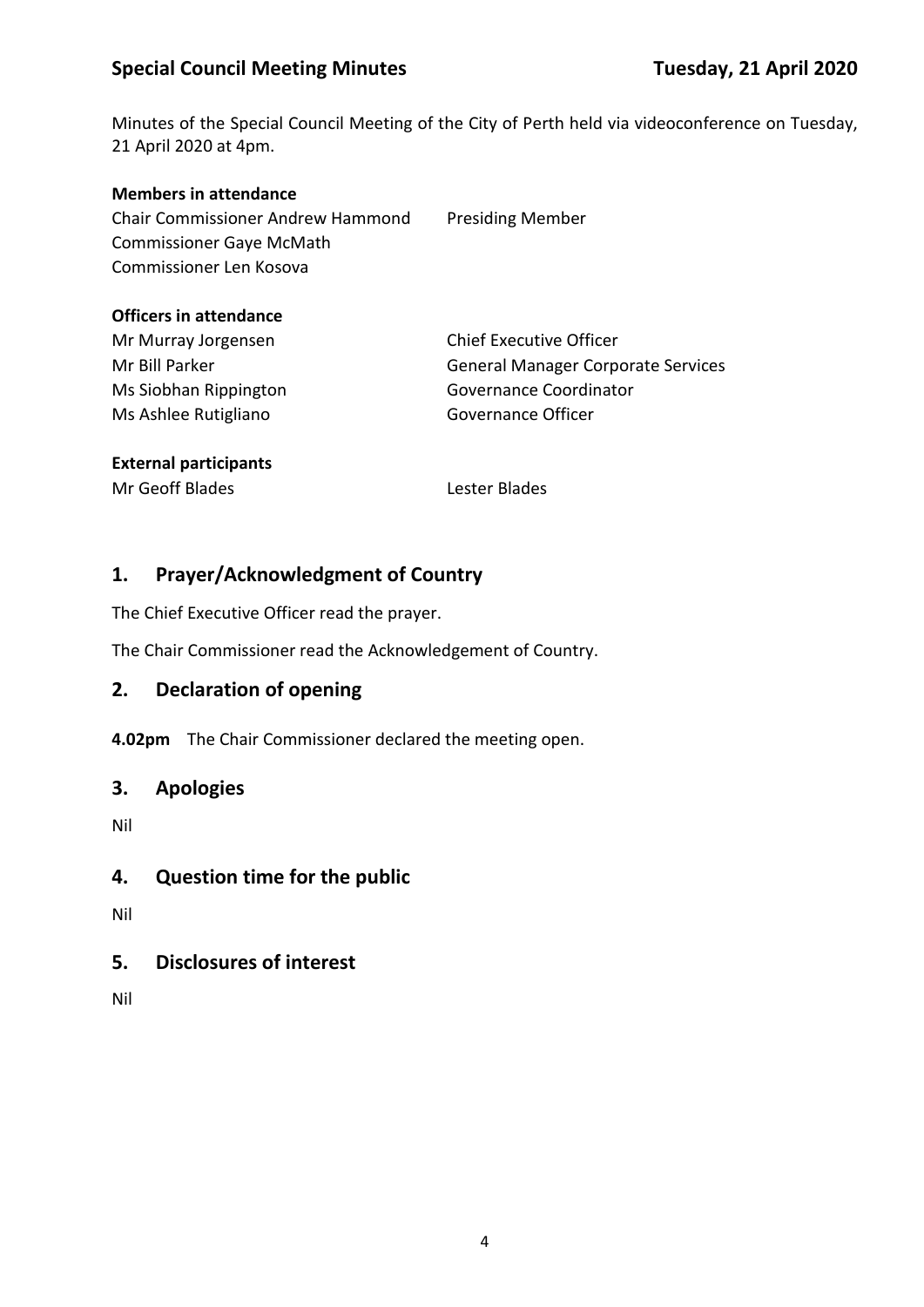## **6. Matters for which the meeting may be closed**

In accordance with Section 5.23(2) of the *Local Government Act 1995,* to preserve the confidentiality of Confidential Item 7.1, it was recommended that Council resolve to close the meeting to the public prior to discussion of the item.

|     | Item No.   Item Title                                   | Reason          |
|-----|---------------------------------------------------------|-----------------|
| 7.1 | Confidential Item – Chief Executive Officer Appointment | $ $ s5.23(2)(b) |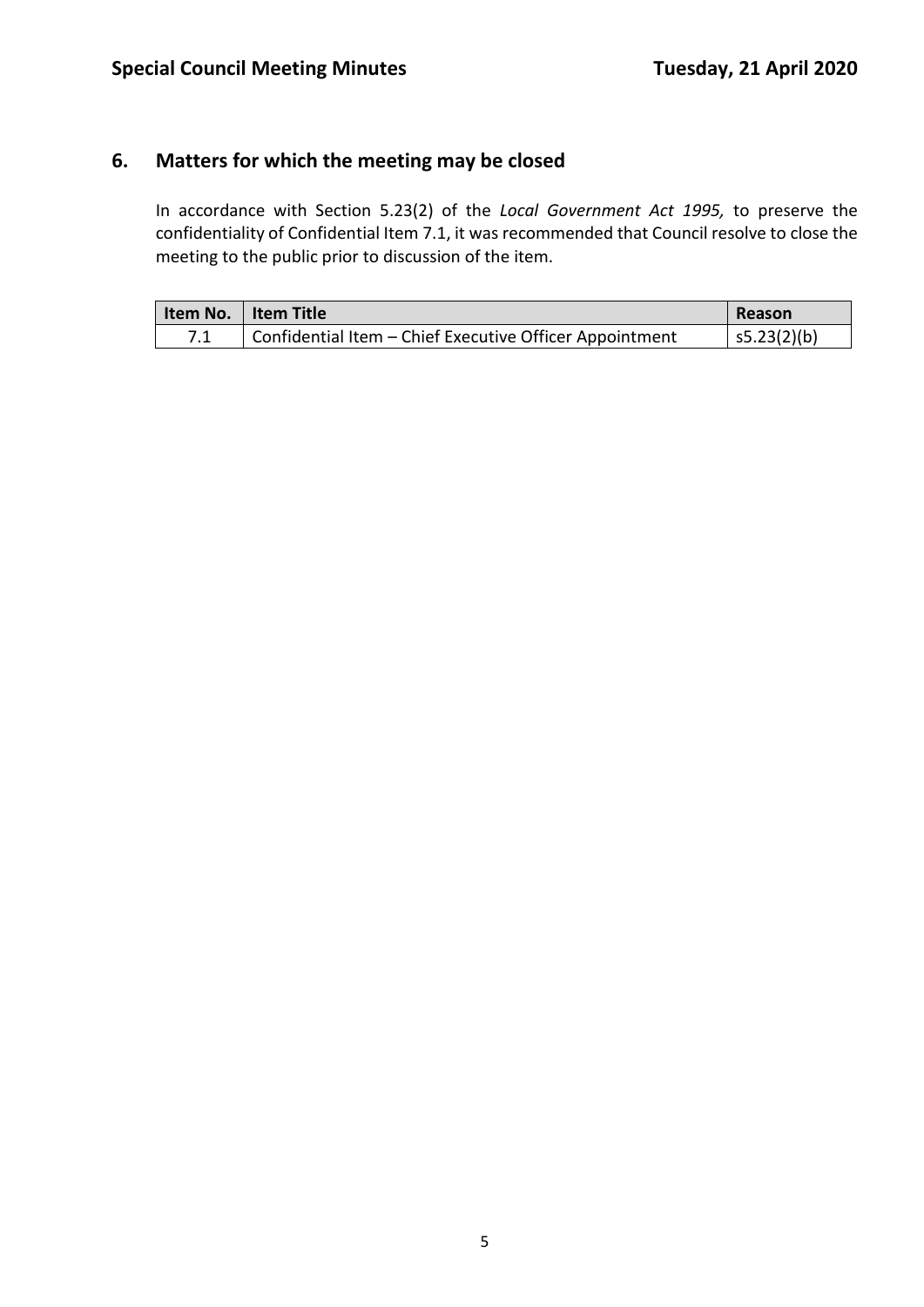### **7. Reports**

## **Motion to close the meeting to the public**

### **Council Resolution**

**Moved:** Commissioner McMath **Seconded:** Commissioner Kosova

That Council RESOLVES to close the meeting to the public to consider Confidential Item 7.1 in accordance with Section 5.23(2) of the *Local Government Act 1995*.

### **CARRIED 3 / 0**

**For:** 

Commissioner Hammond Commissioner McMath Commissioner Kosova

#### **Against:**

Nil

**4.04pm** The meeting was closed to the public, the General Manager Corporate Services, the Governance Coordinator and the Governance Officer left the meeting.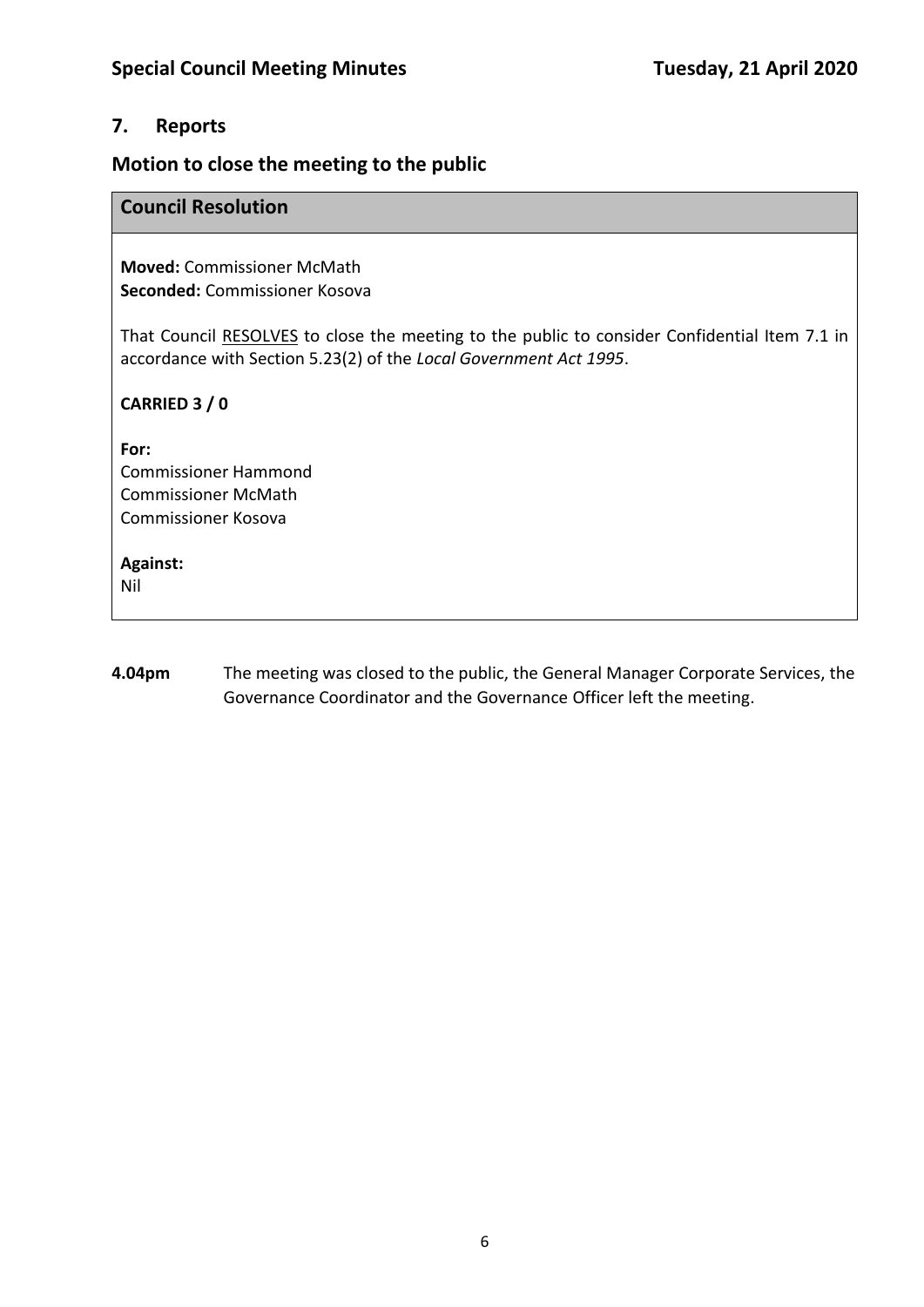## **Confidential Item 7.1 – Chief Executive Officer Appointment**

| File reference                              | P1028787-5                                                                                                                             |
|---------------------------------------------|----------------------------------------------------------------------------------------------------------------------------------------|
| <b>Report author</b>                        | Bill Parker, General Manager Corporate Services                                                                                        |
| <b>Other contributors</b>                   | Nil                                                                                                                                    |
| <b>Reporting Service Unit and Alliance</b>  | <b>Corporate Services</b>                                                                                                              |
| <b>Report author disclosure of interest</b> | Nil                                                                                                                                    |
| Date of report                              | 17 April 2020                                                                                                                          |
| Nature of Council's role                    | Executive                                                                                                                              |
| <b>Voting requirement</b>                   | Simple Majority                                                                                                                        |
| Attachment/s                                | Confidential Attachment 7.1A - Recruitment and<br>Selection Report (circulated directly to Commissioners<br>by Recruitment Consultant) |

**In accordance with Section 5.23(2)(b) of the** *Local Government Act 1995***, this item is confidential and will be distributed to Commissioners under separate cover.**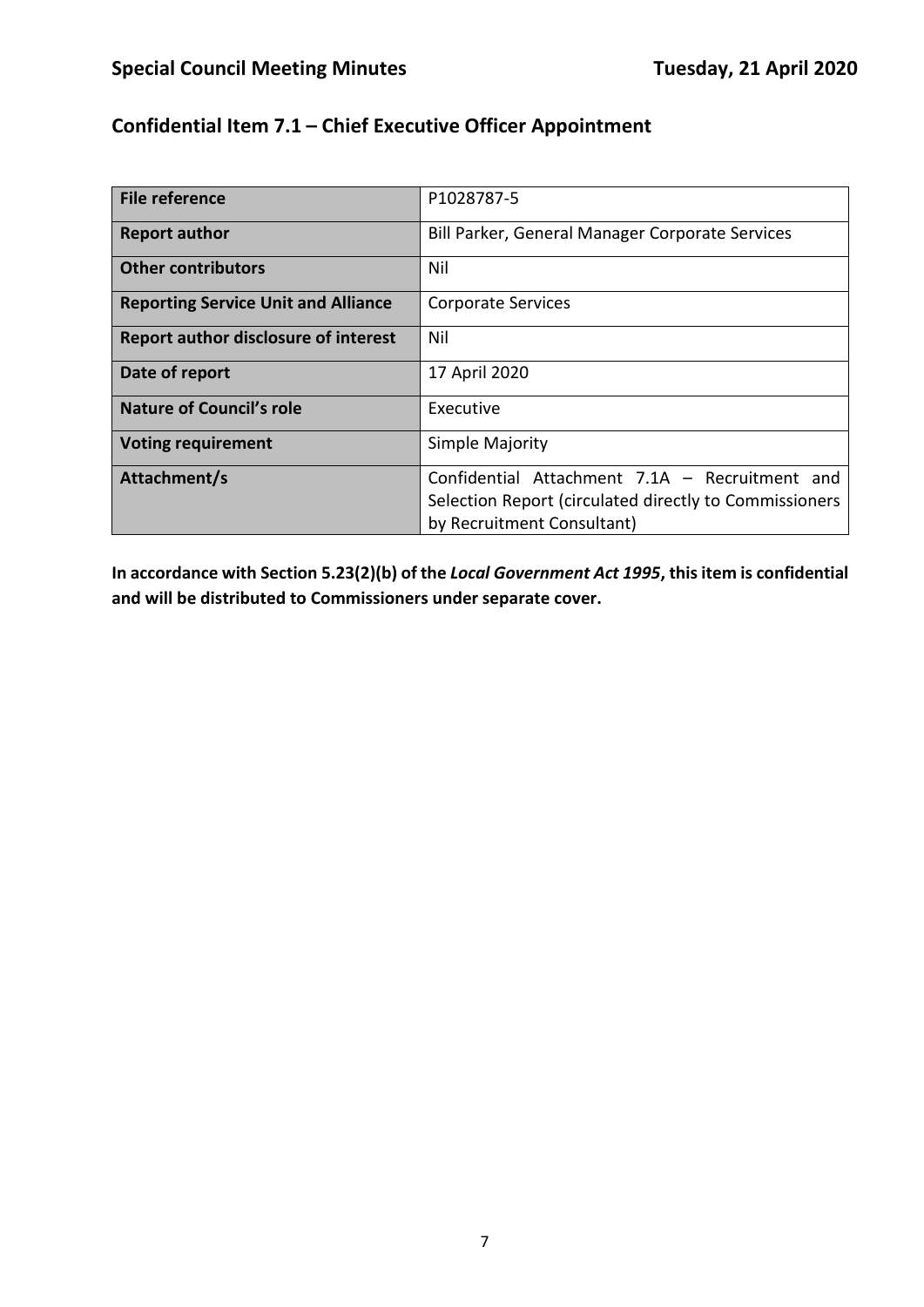### **Officer Recommendation and Council Resolution**

**Moved:** Commissioner Hammond **Seconded:** Commissioner McMath

That Council:

- 1. APPOINTS Michelle Reynolds to the position of Chief Executive Officer for a period of five years commencing on a date no later than 4 August 2020;
- 2. is of the BELIEF that Michelle Reynolds is suitably qualified for the position of Chief Executive Officer;
- 3. AUTHORISES the Chair Commissioner to execute the contract of employment in accordance with the terms and conditions contained within the contract of employment endorsed by Council on 17 December 2019;
- 4. DOES NOT make the appointment public until such time as the employment contract has been executed by both parties and the appointee has finalised their departure arrangements with their current employer.

### **CARRIED BY AN SIMPLE MAJORITY 3 / 0**

**For:** 

Commissioner Hammond Commissioner McMath Commissioner Kosova

#### **Against:**

Nil

### **Meeting note:**

The Commissioners acknowledged the efforts of the current Chief Executive Officer, Murray Jorgensen, for the work that has been done since taking office.

### **Meeting note:**

The Commissioners requested the nature of Council's role be amended from 'Legislative' to 'Executive'.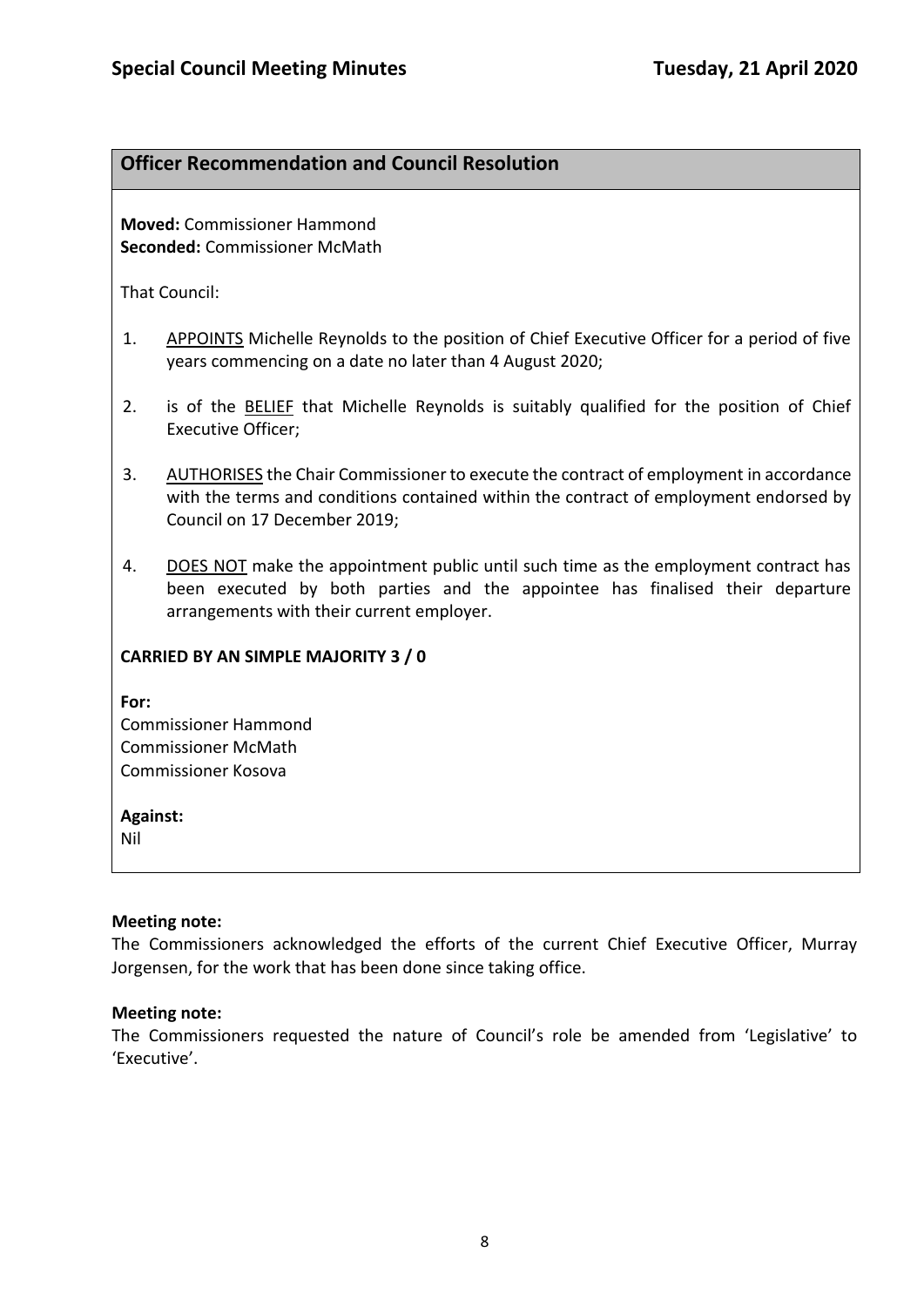### **Motion to not read the resolution aloud**

### **Council Resolution**

**Moved:** Commissioner Kosova **Seconded:** Commissioner Hammond

That Council in accordance with the City of Perth Standing Orders Local Law 5.2(6)(a) RESOLVE that once the meeting is re-opened, the Presiding Member will not read out the resolution of Council.

**CARRIED 3 / 0**

**For:**  Commissioner Hammond Commissioner McMath Commissioner Kosova

#### **Against:**

Nil